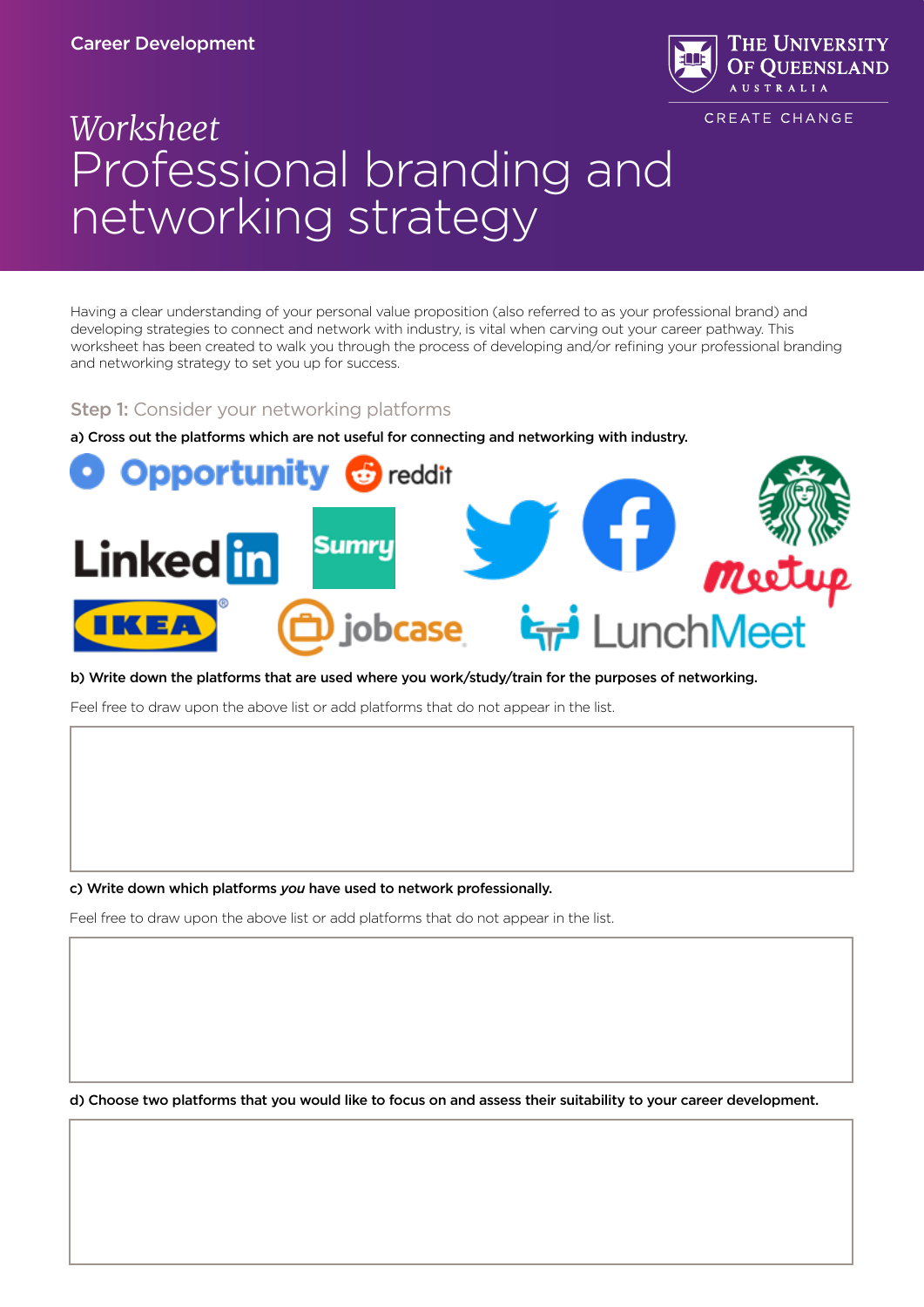#### e) Based upon the networking platforms you would like to focus on, write a list of individuals and/or possible organisations that you would like to get to connect with.

| Individual's name | Organisation/role | <b>Contact details</b><br>(e.g. LinkedIn or email) |
|-------------------|-------------------|----------------------------------------------------|
|                   |                   |                                                    |
|                   |                   |                                                    |
|                   |                   |                                                    |
|                   |                   |                                                    |
|                   |                   |                                                    |
|                   |                   |                                                    |

## Step 2: Consider online versus in-person networking

As new technologies that enable networking to take place online emerge, many organisations have similarly developed online profiles to connect and engage with prospective talent. It is not disputed that there are advantages and disadvantages of networking online and in-person. Below are some of the top advantages and disadvantages for networking in-person versus online. Simply read through these points and think about the information. It will be useful to help you form a strategy later.

|           | <b>Advantages</b>                                                                                                                                                                                                                                                                                                                                                                                                                                                                                                                                                                      | <b>Disadvantages</b>                                                                                                                                                                                                                                                                                                       |
|-----------|----------------------------------------------------------------------------------------------------------------------------------------------------------------------------------------------------------------------------------------------------------------------------------------------------------------------------------------------------------------------------------------------------------------------------------------------------------------------------------------------------------------------------------------------------------------------------------------|----------------------------------------------------------------------------------------------------------------------------------------------------------------------------------------------------------------------------------------------------------------------------------------------------------------------------|
| Online    | Accessibility<br>Being able to access LinkedIn or other platforms<br>online can be a great way to develop that initial<br>contact with industry.<br>Convenience<br>The convenience of being able to log in to a<br>platform from anywhere in the world is a key<br>advantage to networking online.<br>Reach<br>Online, you can connect with people or                                                                                                                                                                                                                                  | Relationship-building<br>It can be difficult (though not impossible) to<br>foster strategic and long-term professional<br>relationships with people purely through an<br>online platform. It is recommended that you also<br>consider reaching out to industry for a Zoom or<br>Teams chat so that you can meet with them. |
|           | organisations that are interstate or overseas. This<br>could open the door to a broader client base or<br>business connection for future collaborations.                                                                                                                                                                                                                                                                                                                                                                                                                               |                                                                                                                                                                                                                                                                                                                            |
| In-person | Impact<br>When you meet someone in-person, you are<br>more likely to remember the experience - you<br>will remember details about the person, their<br>attitude and how you feel about them. When<br>you are online, you are just one in a digital sea of<br>many, but in person you can stand make a real<br>impression.<br>Authenticity<br>It is easy for things to get misinterpreted online.<br>Jokes and sarcasm can be misread through a<br>screen. When you are speaking with someone<br>face to face it is much easier to ready body<br>language and sense their authenticity. | <b>Time</b><br>A challenge to networking in-person can be<br>balancing the time it takes to research and<br>attend the event versus balancing your other<br>commitments.<br>Cost<br>Networking events are not always free and the<br>costs involved in getting to and from these events<br>often renders them burdensome.  |